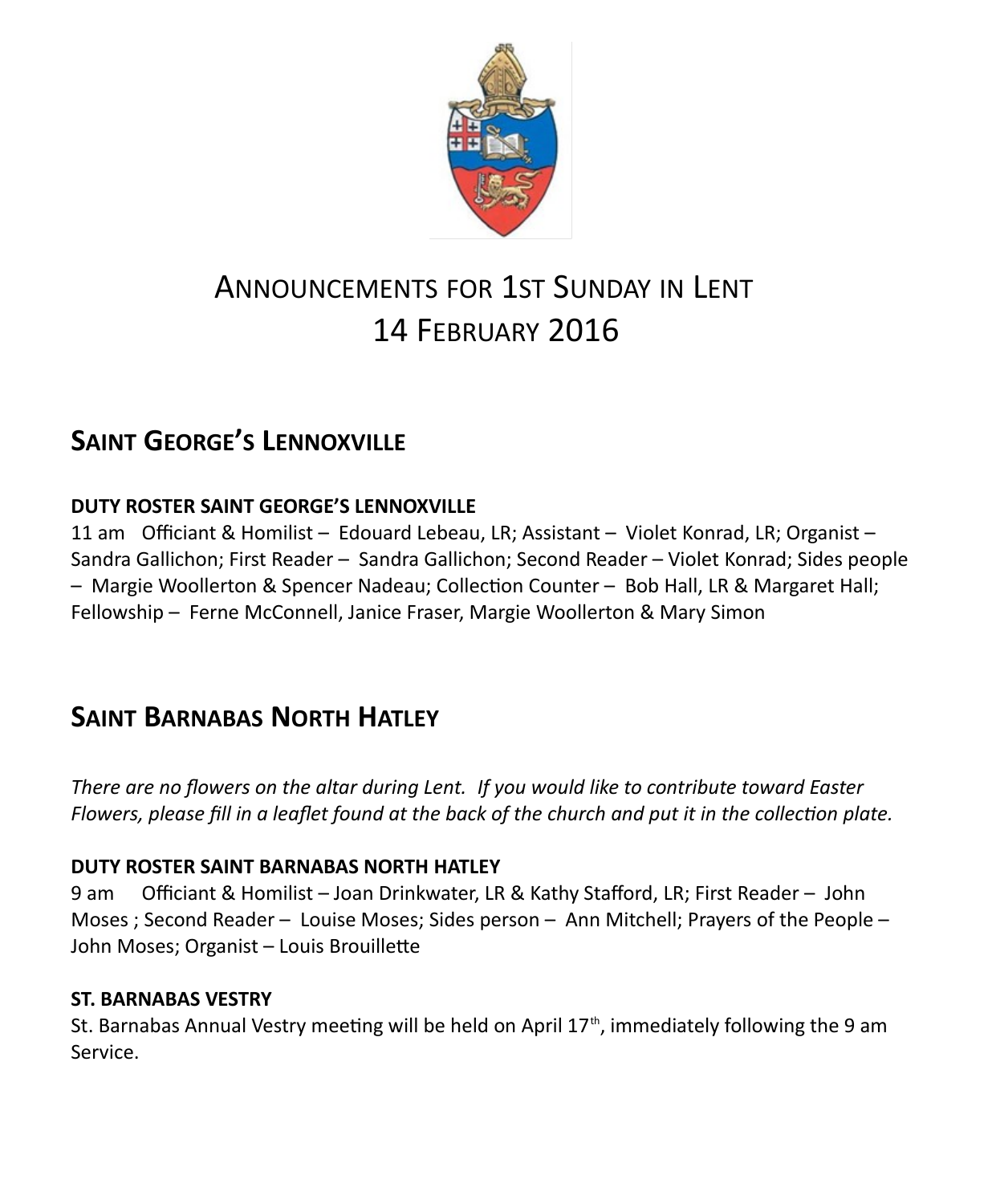# ON THIS WEEK

#### **SUNDAY SCHOOL – LENNOXVILLE**

There will be Sunday School on February 21. No Sunday School Feb. 14 or Feb. 28.

### **GRACE CHRISTIAN HOME - HUNTINGVILLE**

There will be an Eucharist service at the Grace Christian Home on Friday, February 19 at 10 am. All welcome.

#### **DR. WHO SOCIETY – LENNOXVILLE**

Meets Thursdays from  $7 - 10$  pm in the Main Hall at St. George's Lennoxville.

### **THANK YOU FROM ST. EPHREM SYRIAC ORTHODOX CHURCH**

Allen J. Haddad President, Board of Trustees sent the follow thank you letter: *Allow me to express my sincere gratitude for your generous donation for the refugees that our Church has welcomed, since the Iraq and Syria conflicts. You can rest assured that these funds have been deposited in our refugee account, opened specially for them, in order to meet their needs. In the name of the St. Ephrem Board of Trustees members and all those to whom your donation will help, thank you.* 

# SERVICES THIS WEEK

| TODAY              | <b>9 AM</b>       | <b>BCP MATTINS</b>         | <b>NORTH HATLEY</b> |
|--------------------|-------------------|----------------------------|---------------------|
|                    | $9:00 \text{ AM}$ | <b>MORNING PRAYER</b>      | AYER'S CLIFF        |
|                    | $9:15 \text{ AM}$ | <b>HOLY EUCHARIST</b>      | <b>MAGOG</b>        |
|                    | 11 AM             | <b>SERVICE OF THE WORD</b> | LENNOXVILLE         |
|                    | 11 AM             | <b>MORNING PRAYER</b>      | <b>COATICOOK</b>    |
| <b>NEXT SUNDAY</b> | <b>9 AM</b>       | <b>HOLY EUCHARIST</b>      | <b>NORTH HATLEY</b> |
|                    | $9:15 \text{ AM}$ | <b>BAS MORNING PRAYER</b>  | <b>MAGOG</b>        |
|                    | 11 AM             | <b>HOLY EUCHARIST</b>      | LENNOXVILLE         |
|                    |                   |                            |                     |

## DEANERY MEETINGS AT ST GEORGE'S LENNOXVILLE

#### **DEANERY WORSHIP MINISTRY TEAM**

Meets Tuesday, February 23 at 10:00 – 11:00 am in the Upper Room

### **LECTIO DIVINA**

Every Tuesday from 9 – 9:55 am in the Upper Room, St. George's Lennoxville.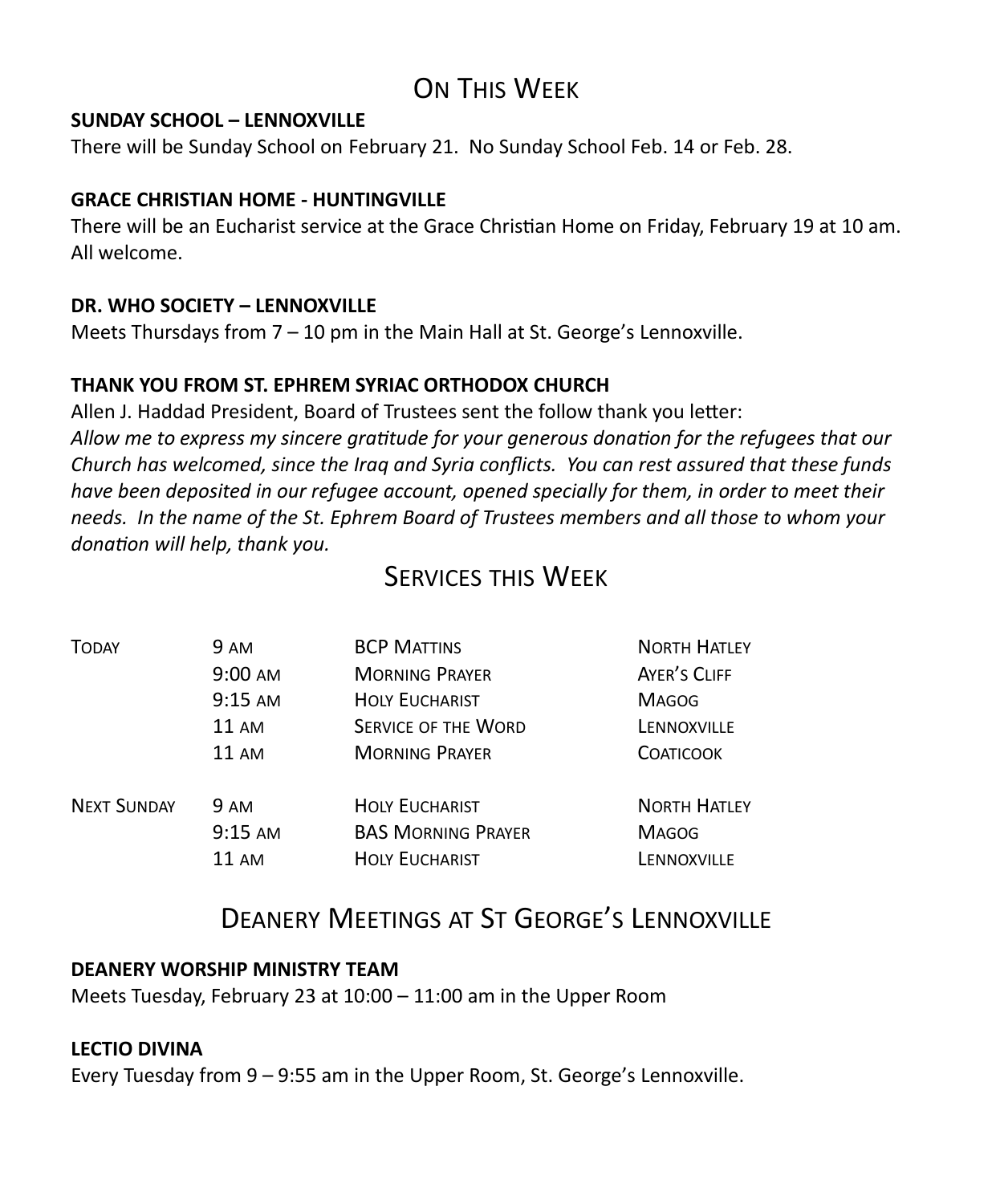# UPCOMING EVENTS

#### **VESTRY REPORTS – LENNOXVILLE**

Vestry reports for St. George's Lennoxville should be submitted to Father Edward Simonton via email [edwardsimonton@gmail.com.](mailto:edwardsimonton@gmail.com) The date for Vestry will be announced later.

### **BINGO – NORTH HATLEY**

Meals on Wheels North Hatley are having a Bingo afternoon on Feb. 24<sup>th</sup> from 1 to 3:30 at the Community Centre . Reservations are requested. Please call Joan Mills 819-842- 2128.

### **PANCAKE BREAKFAST – NORTH HATLEY**

The NHRS Pancake Breakfast will be held on March 19<sup>th</sup> from 8 AM on.

### **The Nicene Creed: What Does the Church REALLY Believe?** – **St George's, Lennoxville** *Wednesday, February 24 – March 23, 6:00 pm*

A six weeks course on the Nicene Creed led by the Archdeacon will be held on the Wednesday Evenings in Lent. This course is particularly suitable for those of mature years considering preparation for the Sacrament of Confirmation. It is also suitable for those interested in the theology and philosophy of foundational Christian thought. Participants need not be Christians, but the course is for all those who are interested in what the Church REALLY believes as opposed to what most people THINK it believes. Conversation will take part over a Lenten soup supper.

### **Six Week Lenten Reflection Group – St George's, Lennoxville**  *Tuesday, February 16 – March 22, 9:00 – 10:00 am*

All are welcome for an hour of quiet reflection on the lectionary readings for Lent. We will use the method of lectio divina to listen for God's Word speaking in our lives. All materials are provided and there is no need to sign up. Please just come when you can. It is cold outside, but this group is warm and welcoming. If you have any questions, please contact [lynndillabough@gmail.com](https://webmail.ubishops.ca/owa/redir.aspx?SURL=gJAaQmXdJrAJmmsLIUsCBnpsgFgooUUINemiAuOcj2MA77Qn_yfTCG0AYQBpAGwAdABvADoAbAB5AG4AbgBkAGkAbABsAGEAYgBvAHUAZwBoAEAAZwBtAGEAaQBsAC4AYwBvAG0A&URL=mailto%3Alynndillabough@gmail.com)

### **Deanery Council meeting – St George's Church Hall, Lennoxville**  *Saturday, February 20, 2:00 pm*

All members of the Deanery Council are requested to attend this meeting. You are a voting member of the Council if you attended the last synod. If your congregation did not send a member to the synod, please elect a parochial member to be your representative. At this meeting the Rural Dean, Secretary and Treasurer will be elected. The current officers are willing to continue, but these are elected positions so others are welcome to put their names forward. The Rural Dean must be a member of the Deanery Council, but the Secretary and Treasurer do not need to be. Please send nominations to Ruth Sheeran (rsheeran@ubishops.ca) before the